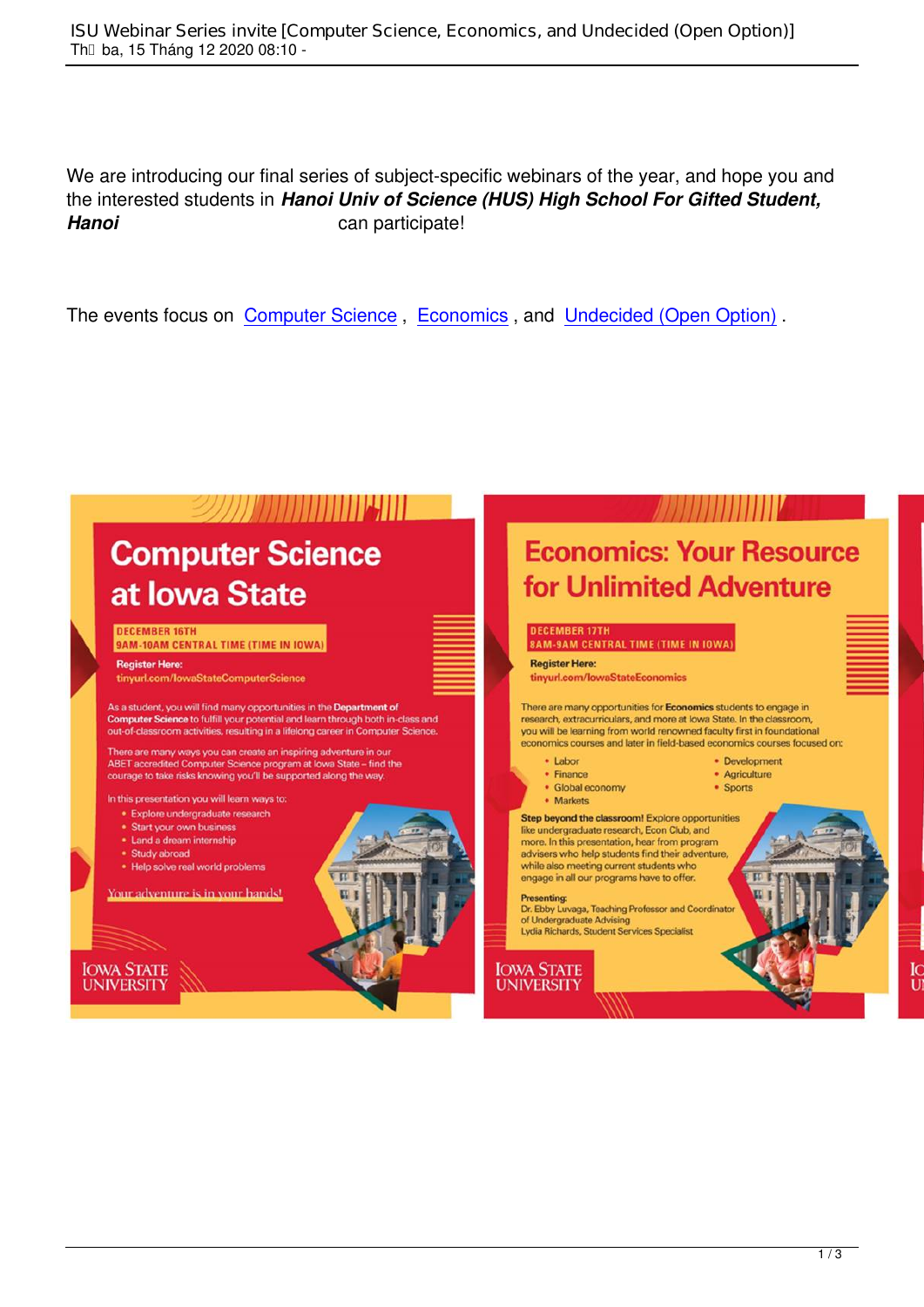**Computer Science at Iowa State**

Date: Wednesday, December 16<sup>th</sup>, 2020

**Time:** 9:00am CT (Time in Iowa)

*12:00pm in Sao Paulo / 3:00pm in London / 7:00pm in Dubai / 8:30pm in Mumbai / 8:45 Kathmandu / 10:00pm in Hanoi / 11:00pm in Beijing*

REGISTER HERE: www.tinyurl.com/lowaStateComputerScience

**Economics: Your Resource for Unlimited Adventure**

Date: Thursday, December 17<sup>th</sup>, 2020

**Time:** 8:00am CT (Time in Iowa)